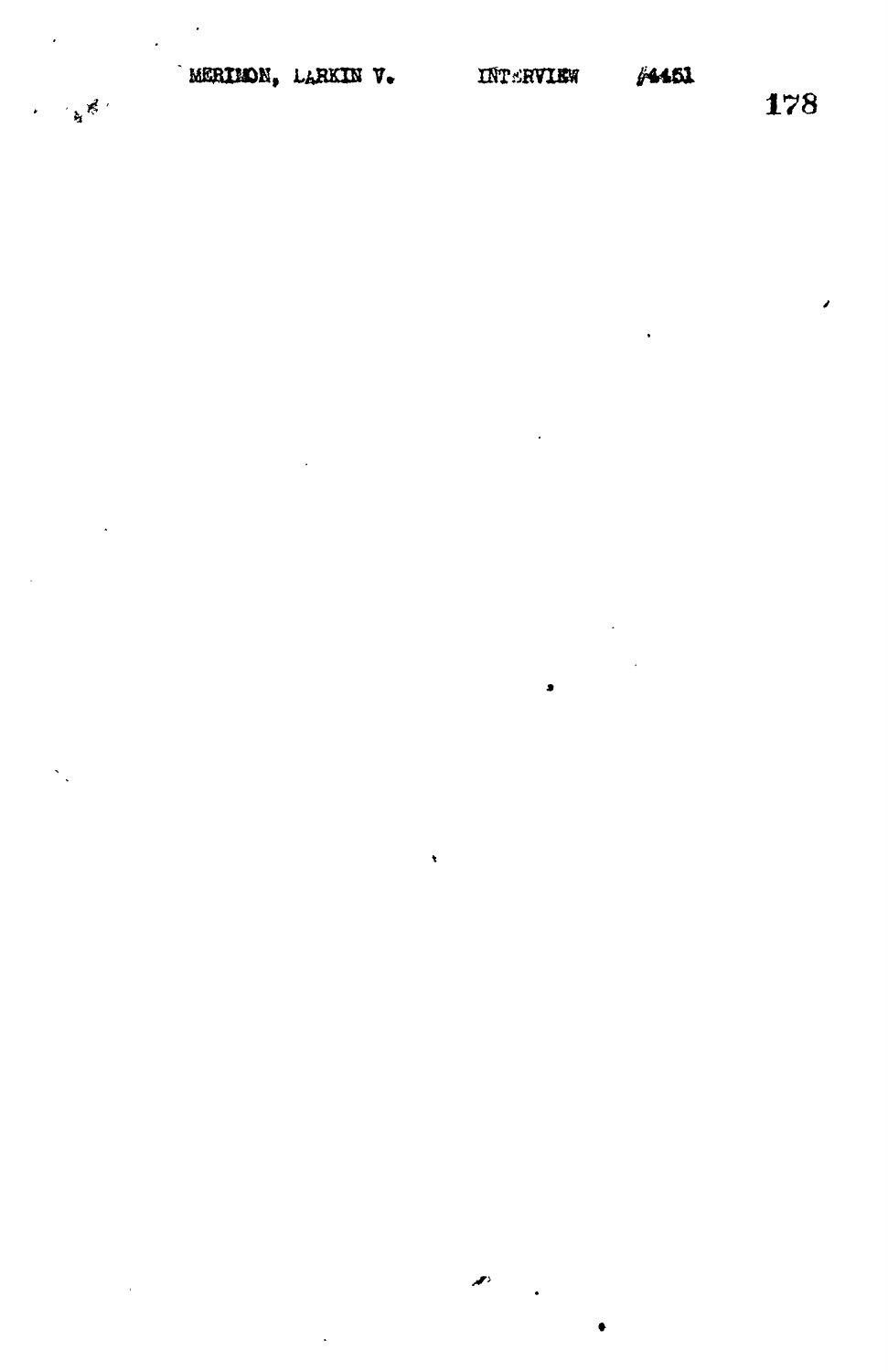Ç

 **179**

Form  $A - (S - 149)$ 

**1**

MERIMON, LARKIN V. INTERVIEW BIOGRAPHY FORM  $-4451$ WORKS PROGRESS ADMINISTRATION Indian-Pioneer History Project for Oklahoma

| Field Worker's name Robert H. Boatman   |                                                            |               |  |
|-----------------------------------------|------------------------------------------------------------|---------------|--|
| This report made on (date) June 16 1937 |                                                            |               |  |
|                                         | 1. Name _________Larkin V. Merimon                         |               |  |
|                                         | 2. Post Office Address Cole, Oklahoma                      |               |  |
|                                         | 3. Residence address (or location) Cole                    |               |  |
|                                         | 4. DATE OF BIRTH: Month July Day 24 Year 1871              |               |  |
|                                         | 5. Place of birth Washington County, Arkansas              | $\rightarrow$ |  |
|                                         | 6. Name of Father william S. Place of birth Termssea       |               |  |
|                                         | Other information about father <b>Died at age of 76</b>    |               |  |
|                                         | 7. Name of Mother Sarah Walton Place of birth Kentucky     |               |  |
|                                         | Other information about mother _____ Died at the age of 82 |               |  |

Notes or complete narrative by the field worker dealing with the life and story of the person interviewed. Refer to Manual for suggested subjects and questions. Continue on blank sheets if necessary and attach firmly to this form. Number of sheets attached 4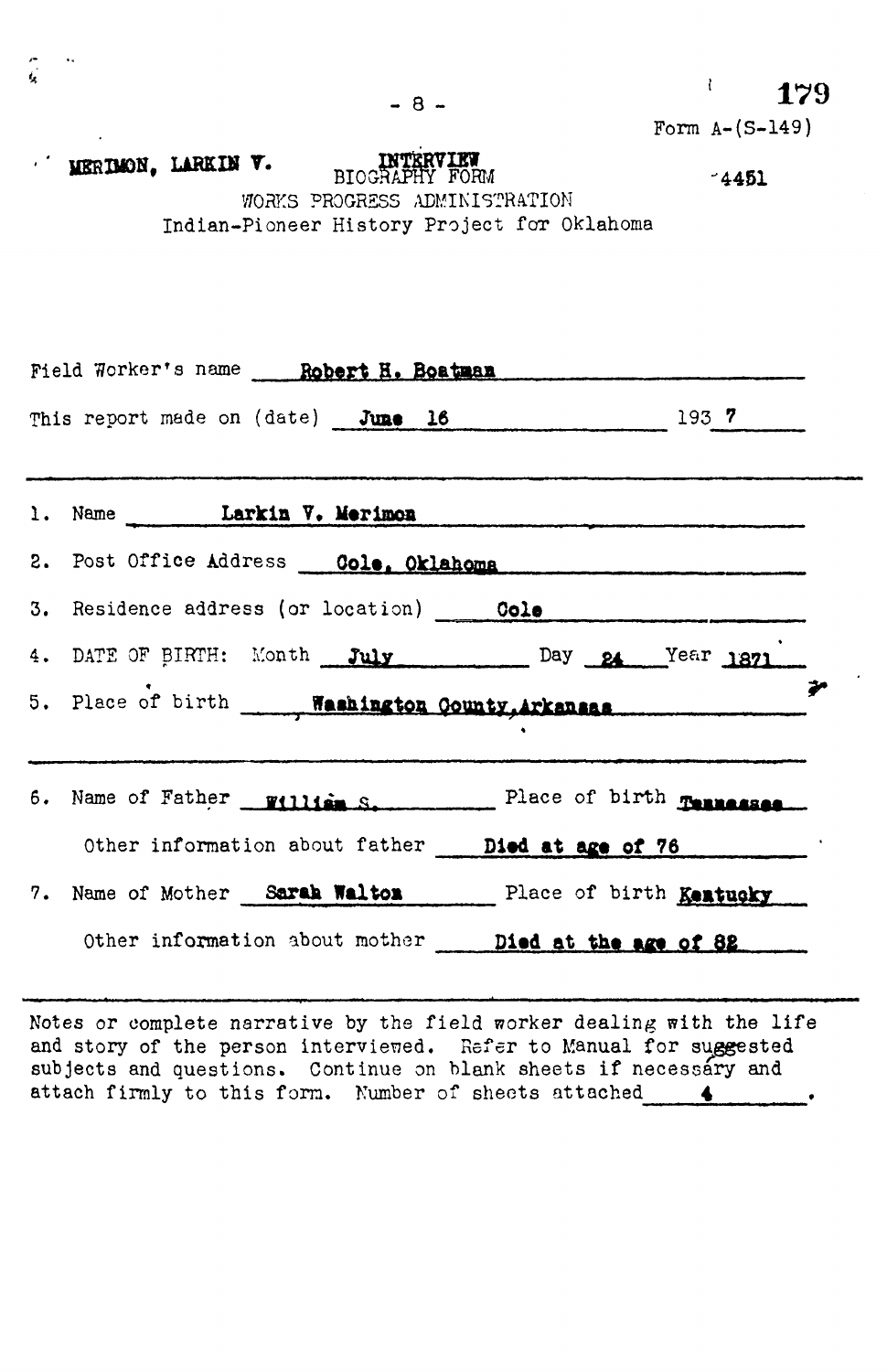**Robert H. Boatman 180 Interviewer Juae 16, 1937**

> **Interview with Larkin V. Uerimon Cole, Oklahoma.**

In 1896, at the age of twenty-five, Larkin V. Merimon **drove a herd of four hundred cattle from Parker County^ Texas,to Indian Territory for Perry Thomason. Mr, Merimon, with three other men,drove the cattle on horse back; they oame by Ardmore, swam the Red River at Qainsville, a task which took a day and a half.**

**Very few of their cattle were drowned. Hafts were made and the very small calves were floated aoroas. As the trail was very tedious the cattle were driven very slowly. At the head of the herd was an old steer, the leader. When this steer sensed or smelled danger he stopped** pawed the ground- or gave some other sign of uneasiness. **\ Upon looking around the cowboys usually found that there were wolves or some other varmint following the cattle. More young oalves were lost in this way than in any other.** They came by Davis and upon reaching Daugherty they turned the **cattle on to the range. The drive averaged six miles a day.**

**After Mr. Merimon came to the Indian Territory he joined the "Anti-Horse Thief Association\*^ He rode Cor two years for the organization. His life as a rider was very**

**\*\*.-**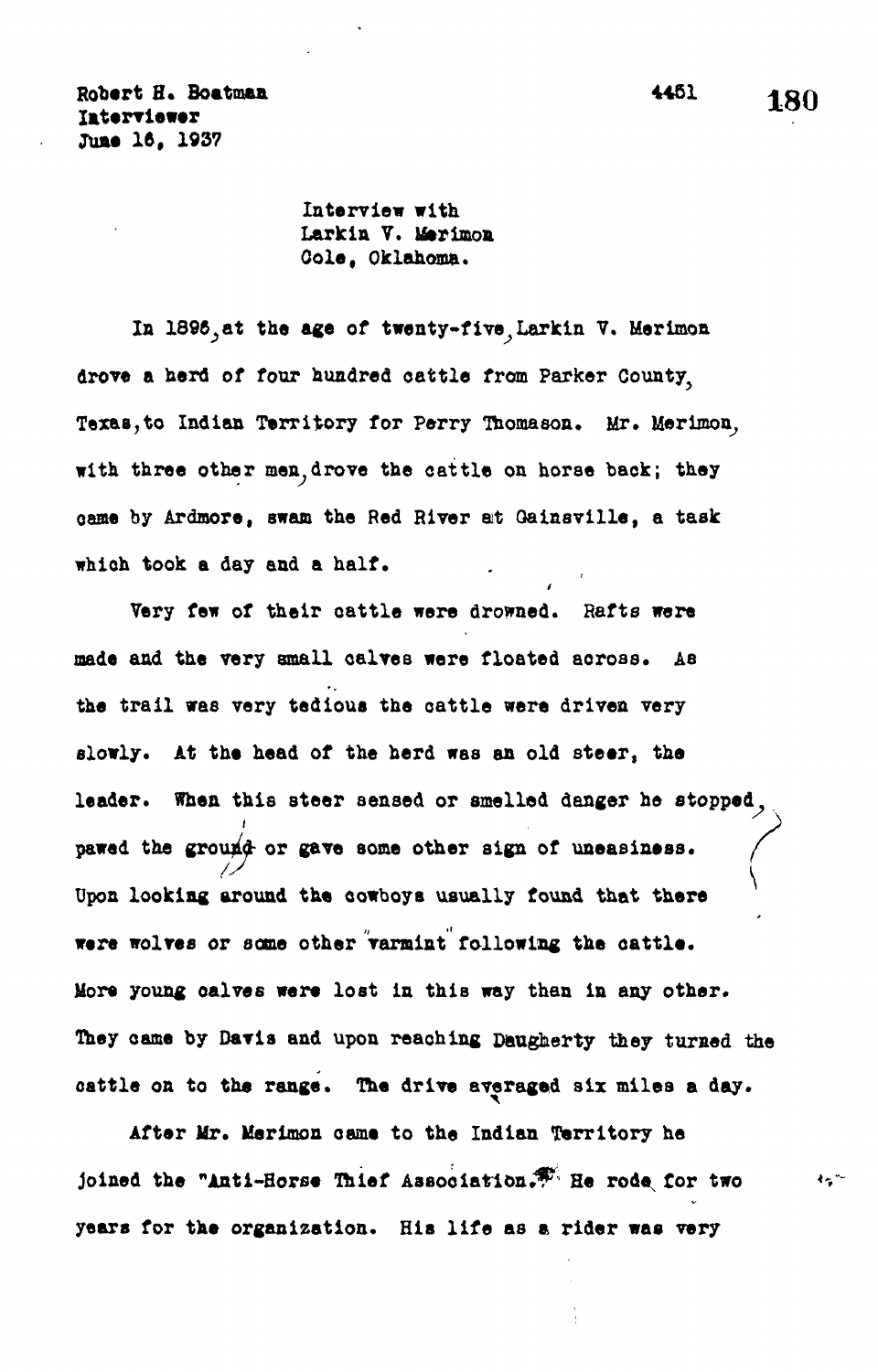**MERIMON, LARKIN V. , UNTERVIEW 4451** 

**- 2 -**

interesting. He went to town about once every six months. On his trips to town he bought flour, meal, sugar, and **syrup; sometimes he bought beans.**

**lbere was plenty of wild game^furnishing meat for the** settlers, and they had eggs from the turkeys. They did **their cooking on open fires when the weather permitted.** It was Mr. Merimon's job to help prevent the stealing of **cattle and to keep the battle branded. They were branded on their right hooves.**

**After Mr. Merimon quit riding he worked for the Brunswick Mining Company mining asphalt, near Davis. When the asphalt was taken out of the ground it was a brownish** black color of a semi-soft material. The mine in which **Mr. Merimon worked supplied asphalt abundantly and when** the layer of soil was removed the asphalt was scooped up . **with shovels. This mineral was hauled by wagon to Ardmore, and as it was of good quality It was easily marketed. Die mine was owned by K. Alnsworth and is still actively producing.**

**After two years of working In the mine, Mr. Merimon g&ve up his Job and went to Ada. There he hauled freight**